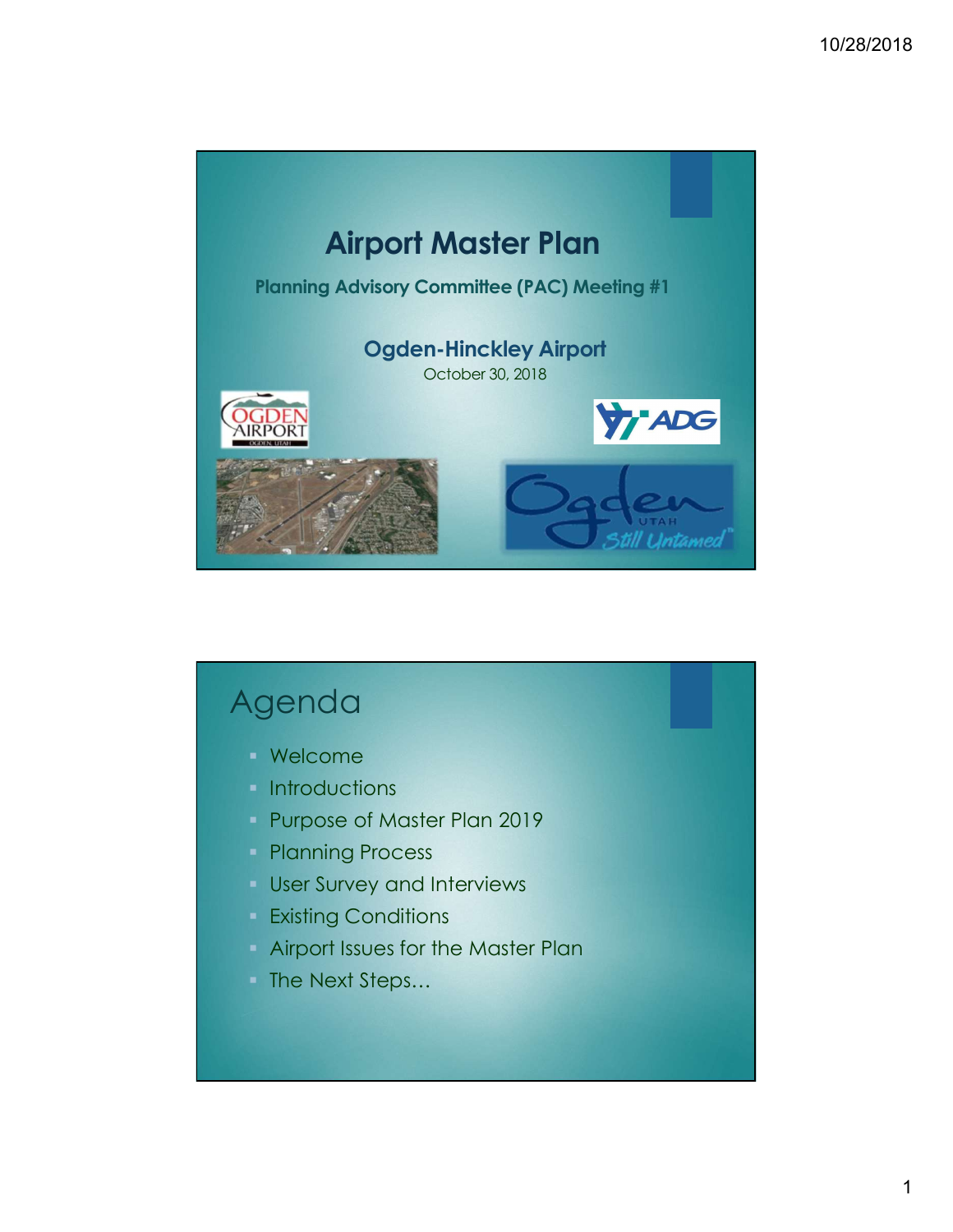# **Introductions**

- -
- - Dana Hartshorn, Chuck Kellerman, Derek Johnson (ADG)
- 10/28/2018<br>
Introductions<br>
City of Ogden Main Contact<br>
Jon Greiner, Airport Manager<br>
Airport Development Group Team<br>
Dana Hatshon, Chuck Kellerman, Derek Johnson (ADG)<br>
Wendy Renier, Sara Funk (Subconsultant Aviation Pla Wendy Renier, Sara Funk (Subconsultant Aviation Planners)
- **Utah Division of Aeronautics** 
	- **Jared Esselman**
- FAA
	- **John Sweeney**
- **Local Planning Advisory Committee (PAC) Members**
- Guest Attendees

# Aviation Trivia

- Did you know that general aviation (GA)….
	- Includes over 446,000 GA aircraft flying worldwide today of which 211,000 are based in the U.S.
	- Supports \$219 billion in total economic output and 1.1 million total jobs in the U.S.
	- Flies over 24.8 million flight hours of which 2/3 are for business purposes in the U.S.
	- Flies to more than 5,000 U.S. public airports while scheduled airlines serve less than 400 airports.
	- Is the primary training ground for most commercial airline pilots

Source: General Aviation Manufacturers Association (GAMA)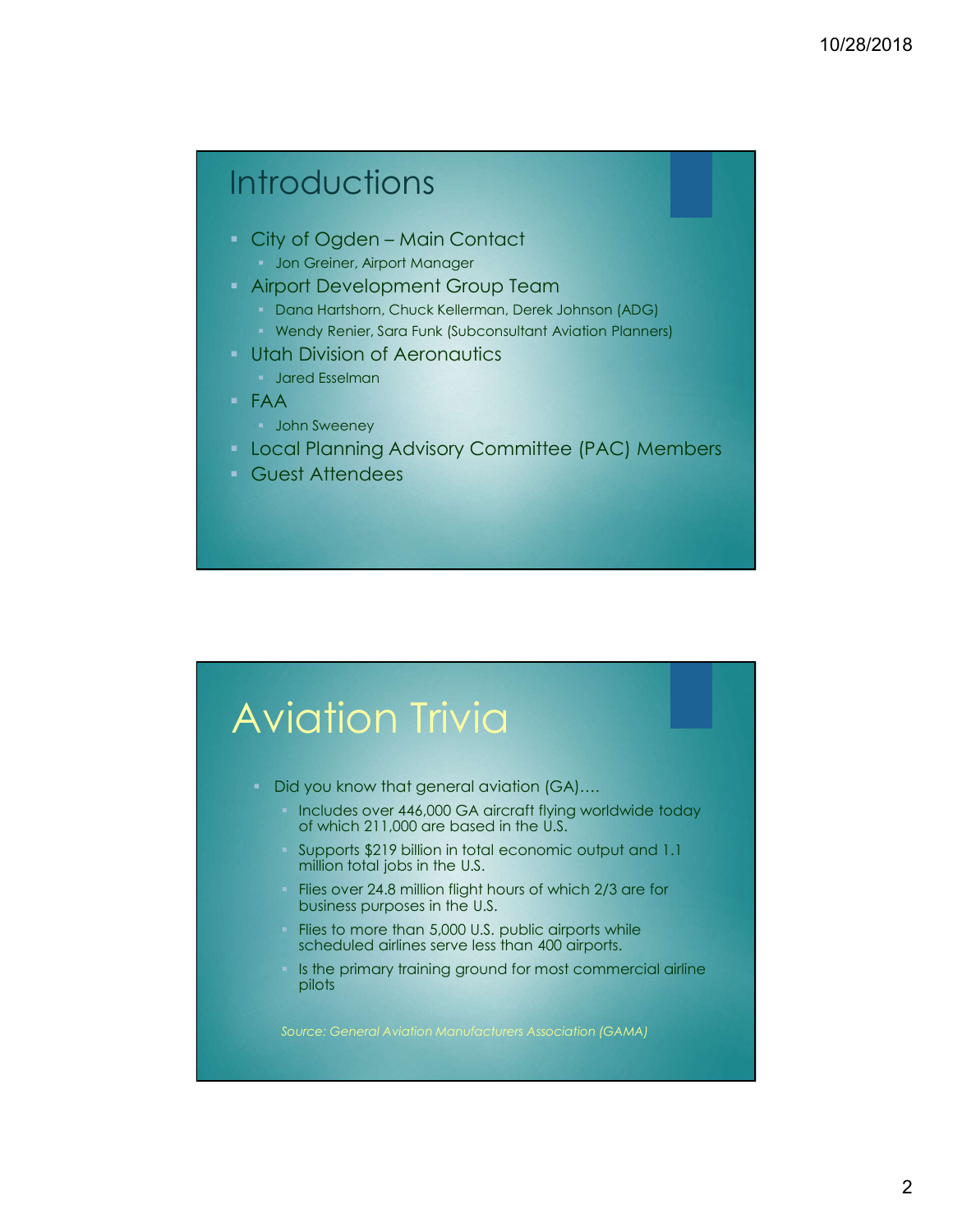## Purpose of Master Plan 2019

To identify aviation demand, determine facility improvements necessary to accommodate that demand and comply with FAA requirements, prepare a financially feasible capital improvement plan, and update the Airport Layout Plan (ALP) for FAA approval to ensure proposed improvements remain eligible for Federal funding.

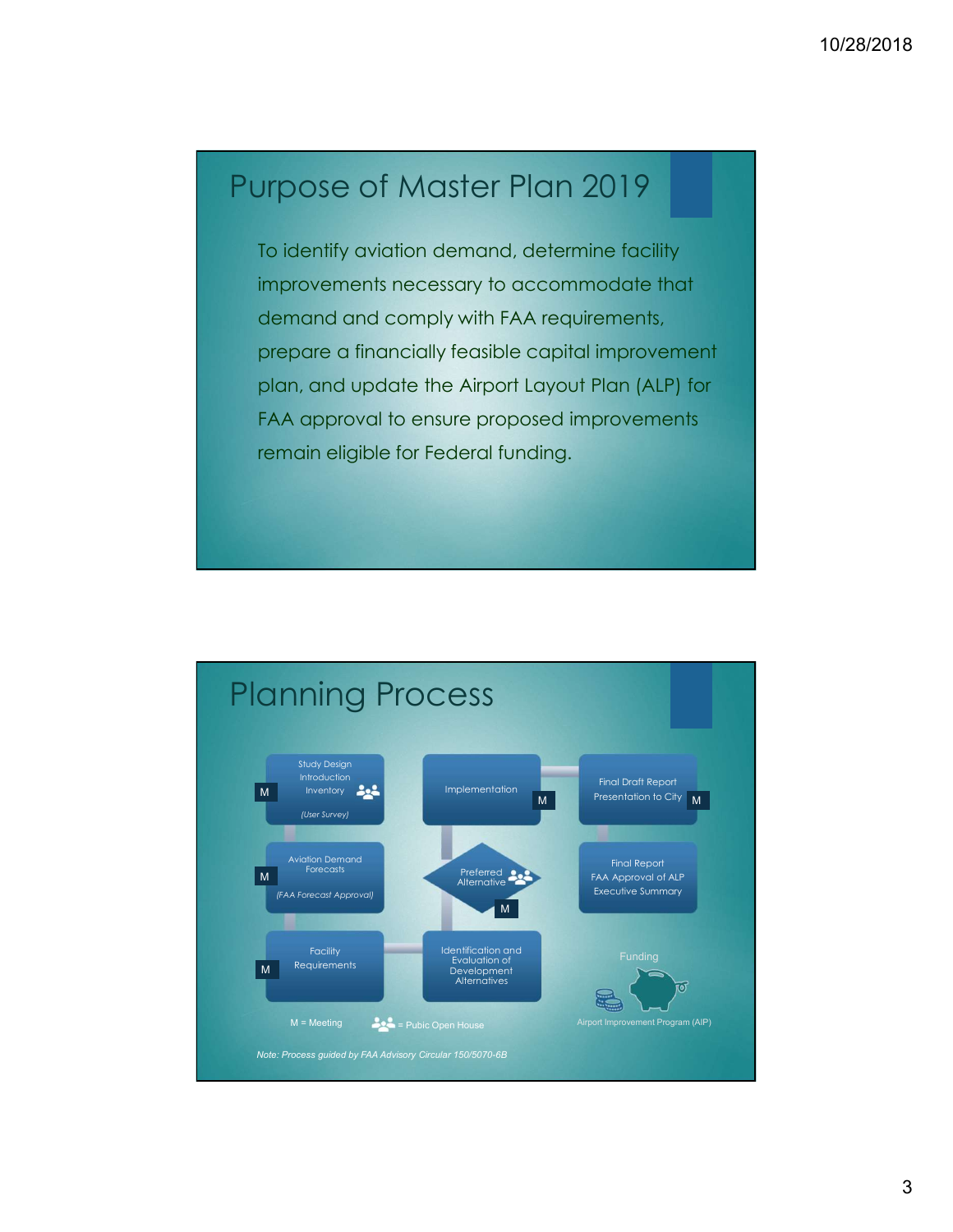# Planning Process 10/28/2018<br>Provide as a PAC Member<br>Provide in a PAC Member<br>Provide in 5 PAC Meetings/Work Sessions in 12 months<br>Review study materials<br>Provide input - varying perspectives are essential<br>Communication and Outreach<br>PAC, Boar

### Your Role as a PAC Member

- **Represent your community/organization**
- **Participate in 5 PAC Meetings/Work Sessions in 12 months**
- **Review study materials**
- 
- - PAC, Board, City, Consultant
	- **PAC Meetings & Public Information Workshops**
	- **User Survey, Interviews**
	- Newsletters, Website, Emails

# Planning Process 12 - 18 months Meetings & Public Information Workshops<br>
12 - 18 months Mewsletters, Website, Emails<br>
12 - 18 months<br>
12 - 18 months<br>
12 - 18 months<br>
12 - 18 months<br>
12 - 18 months<br>
12 - 18 months<br>
12 - 18 months<br>
12 - 18

- **Schedule** 
	-
	-
- -
	- - 1. Inventory
		- 2. Forecasts
		- 3. Requirements
		- 4. Development Alternatives
		- 5. Implementation
		- 6. Airport Layout Plan Drawings
	- **Appendices**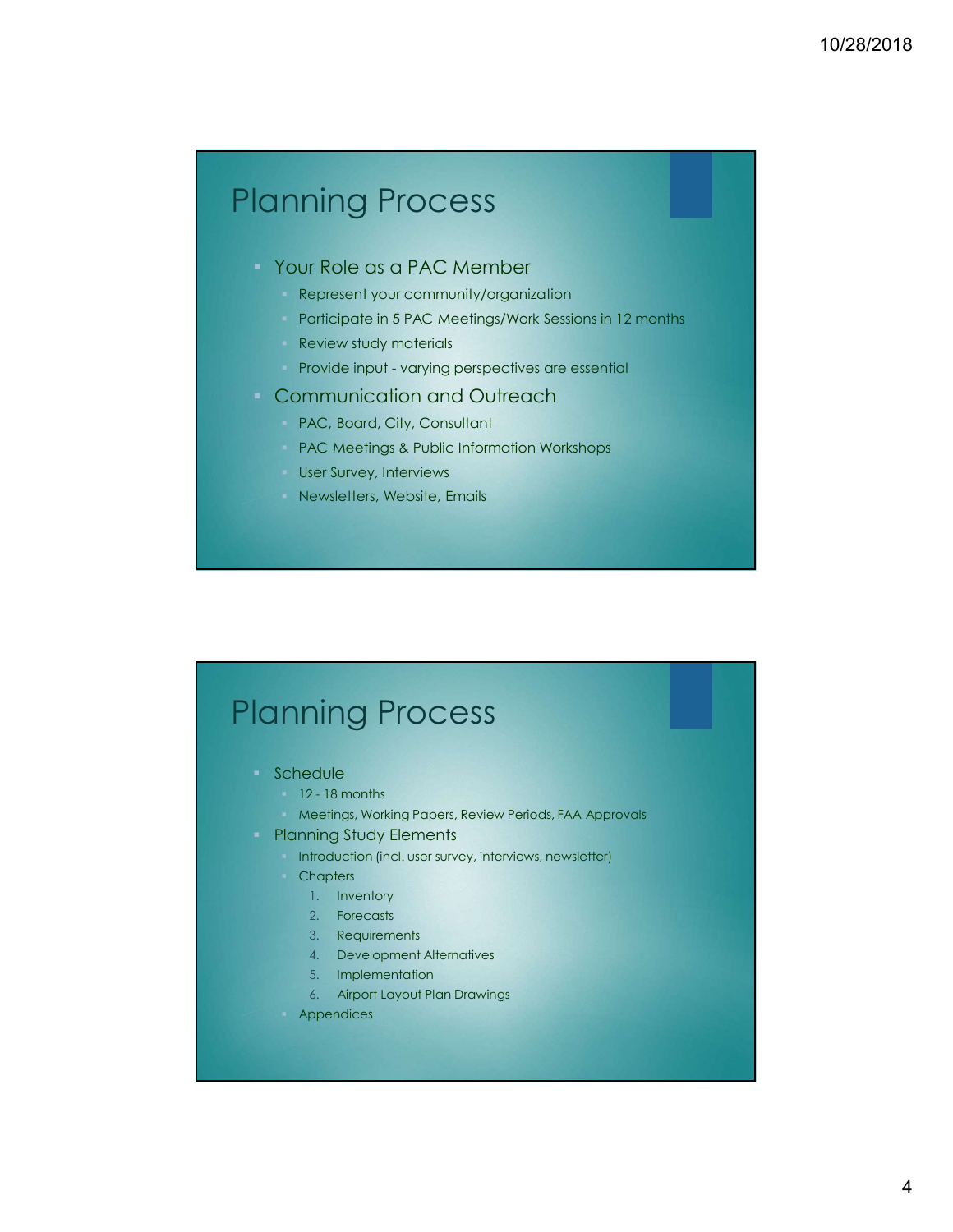# User Survey

- **Distribution** 
	- **Airport Tenants**
	- **Transient Users (source: FBOs, FAA Aircraft Registry)**
	- **Conline Survey and Paper Copies**

### **Topics**

- **Aircraft Type(s) and Home Airport**
- **Activity Levels**
- **Input on Airport Needs**
- **Comments**

# **Interviews**

- **PAC Members**
- **FBOs, Select Tenants**
- Select Area Businesses
- **Topic Questions** 
	- **Aircraft fleet**
	- **Frequency**
	- Future growth, challenges
	- **Most significant OGD issue**
	- **Facility and service needs**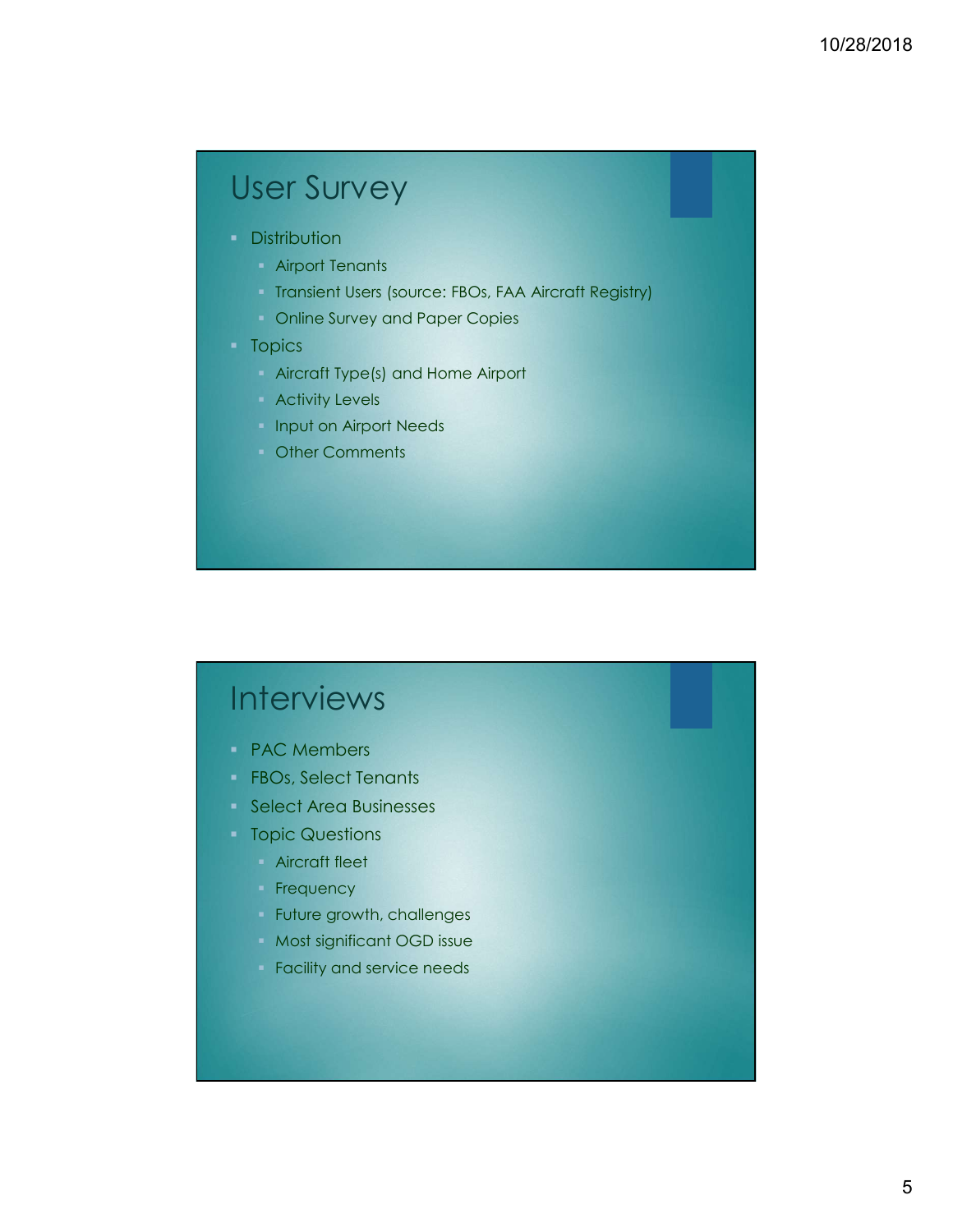# Existing Conditions

### General Airport Overview

- FAA 3-letter Identifier: OGD
- Owner/Sponsor: City of Ogden
- **Tenants: Private, Business, Government**
- Located: two miles southwest of the Central Business District
- Property: 720 acres
- Elevation: 4,473 feet MSL

# Existing Conditions

### **Facilities**

- Runway 3-21: 8103'x1501'
- Runway 17-35: 5195'x100'
- **Parallel taxiway system**
- **Rotating beacon, airfield lighting, visual glide slope** indicators Published precision- and nonprecision-type approaches than and nonprecision-type approaches approaches approaches endications<br>
Hangars: corporate, conventional/box, and T-hangars<br>
Hangars: corporate, conventional/box, and
- 
-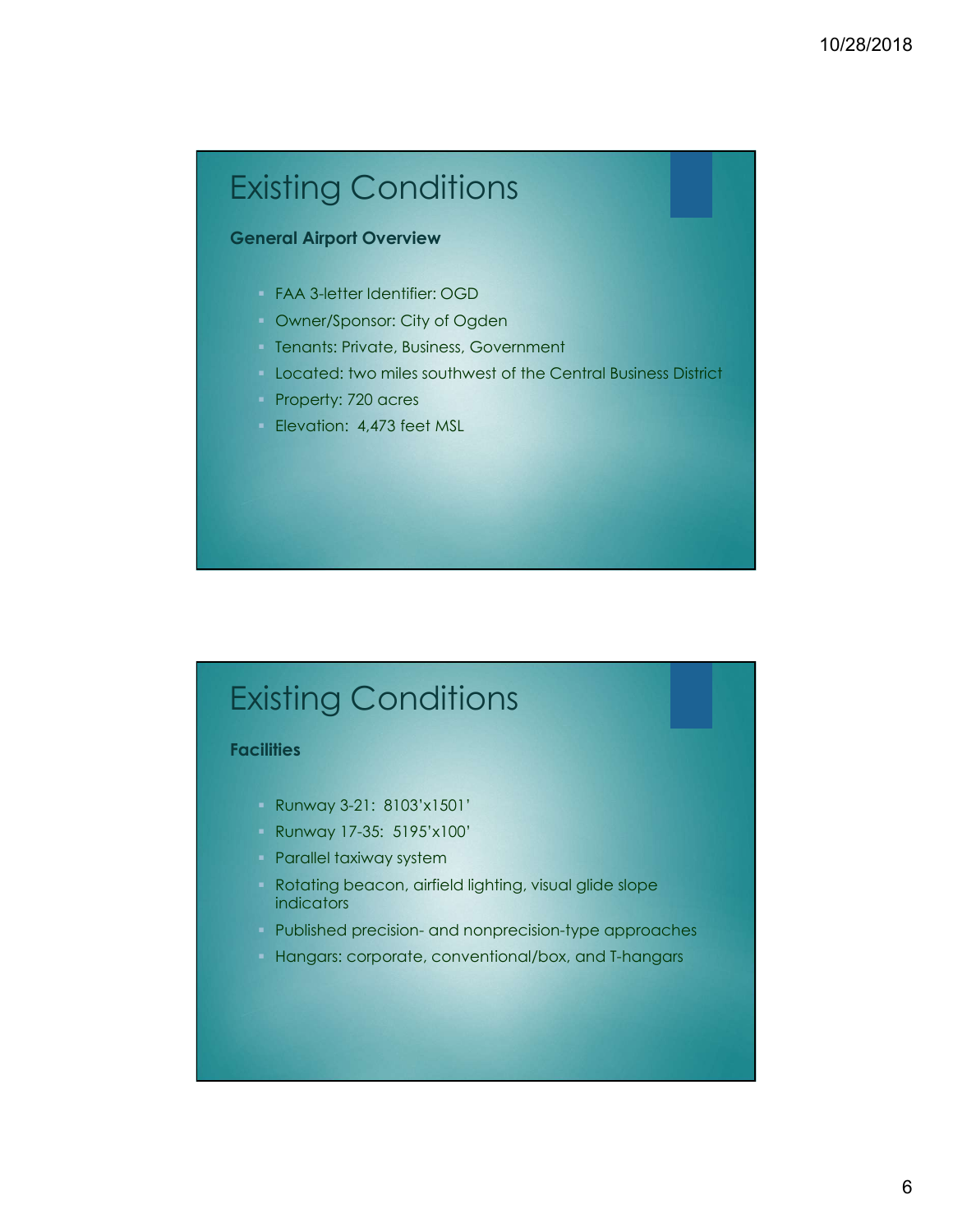

# Existing Conditions

Airport Role

**National System** 

- FAA publishes the National Plan of Integrated Airport Systems (NPIAS), which is updated every two years. Airports considered important to the national air transportation system are included in the NPIAS.
- There are 3,321 airports nationwide included in the NPIAS, which are classified as Primary or Nonprimary.
	- 380 Primary Airports (OGD is a Primary Airport)
	- 2,941 Nonprimary Airports
- **Primary Airports include Commercial Service airports in four** categories
	- Large Hub
	- Medium Hub
	- Small Hub
	- Nonhub OGD is a Nonhub<sup>\*</sup> with 15,609 enplanements

\*Nonhub airports receive less than 0.05% but more than 10,000 annual U.S. commercial enplanements.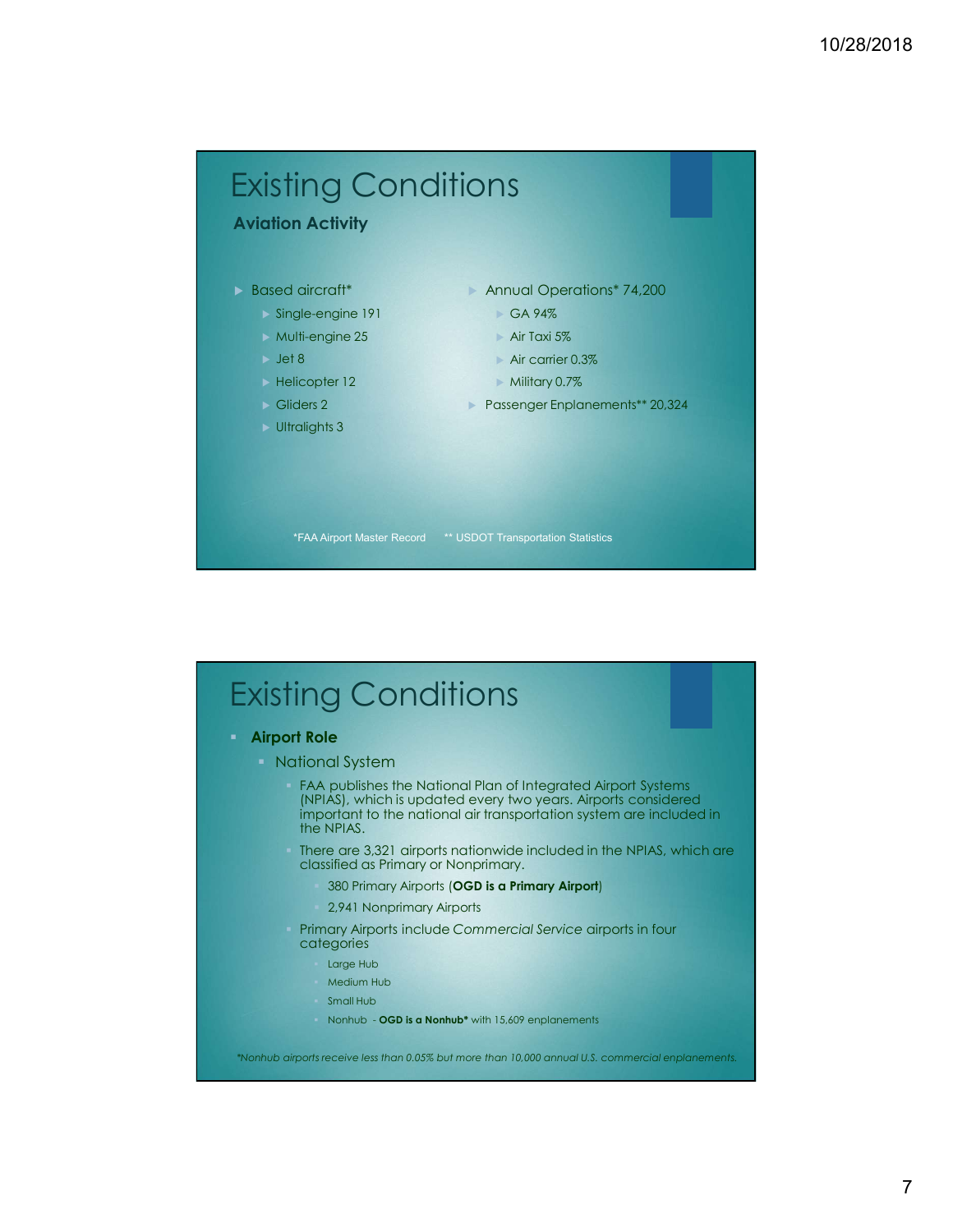# Existing Conditions

### Airport Role

- **Utah State System** 
	- Utah Division of Aeronautics publishes the Utah Continuous Airport System Plan (UCASP)
	- UCASP classifies airports based on "…activities served, economic indicators, facilities, accessibility to the public, and demographics."
		- Commercial Service airports are classified as International or National Airports
		- General Aviation (GA) airports are classified as GA Regional, GA Community, or GA Local. OGD was originally classified as GA Regional before it moved to the Commercial Service classification.

# Existing Conditions

### Current Airport Reference Code (ARC)

- **Derived from most demanding aircraft or family of** aircraft that flies 500 or more annual itinerant operations
- **Airport Reference Code (ARC) determines FAA** airport design standards and consists of:
	- **Letter** denoting Aircraft Approach Category (1.3 x stall speed)
	- Roman numeral denoting Airplane Design Group (usually wingspan, can be tail height)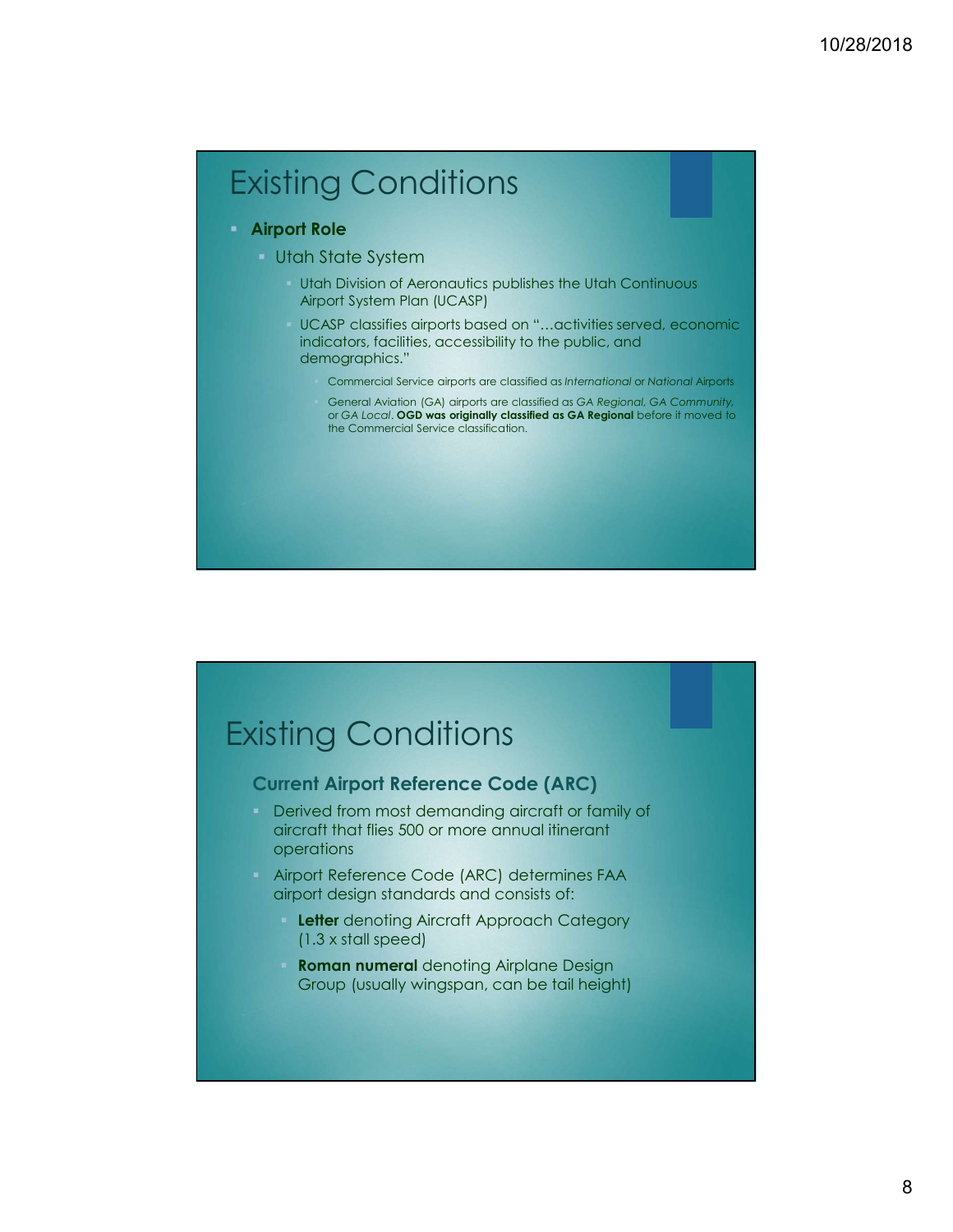| AIRCRAFT APPROACH CATEGORY (AAC)    |                                                                                          |                    |  |
|-------------------------------------|------------------------------------------------------------------------------------------|--------------------|--|
| <b>AAC</b>                          | Approach Speed                                                                           |                    |  |
| A                                   | Less than 91 knots                                                                       |                    |  |
| B                                   | 91 knots to 120 knots                                                                    |                    |  |
| C                                   | 121 knots to 140 knots                                                                   |                    |  |
| D                                   | 141 knots to 165 knots                                                                   |                    |  |
| E                                   | Approach speed 166 knots or more                                                         |                    |  |
| <b>AIRPLANE DESIGN GROUP (ADG)</b>  |                                                                                          |                    |  |
| ADE#                                | Tail Height (ft)                                                                         | Wingspan (ft)      |  |
|                                     | < 20'                                                                                    | < 49'              |  |
| $\mathbf{H}$                        | $20'$ to $< 30'$                                                                         | 49' to $< 79'$     |  |
| III                                 | $30'$ to < 45'                                                                           | $79'$ to $< 118'$  |  |
| IV                                  | 45' to $< 60'$                                                                           | $118'$ to < $171'$ |  |
| V                                   | $60'$ to < $66'$                                                                         | $171'$ to $< 214'$ |  |
| VI                                  | 66' to $< 80'$                                                                           | $214'$ to < $262'$ |  |
| <b>APPROACH VISIBILITY MINIMUMS</b> |                                                                                          |                    |  |
| $RVR$ (ff)                          | Flight Visibility Category (statue mile)                                                 |                    |  |
| 4000                                | Lower than 1 mile but not lower than $\frac{3}{4}$ mile (APV $\frac{3}{4}$ but < 1 mile) |                    |  |
| 2400                                | Lower than % mile but not lower than 1/2 mile (CAT-I PA)                                 |                    |  |
| 1600                                | Lower than $\frac{1}{2}$ mile but not lower than $\frac{1}{4}$ mile (CAT-II PA)          |                    |  |
| 1200                                | Lower than 1/4 mile (CAT-III PA)                                                         |                    |  |
|                                     |                                                                                          |                    |  |

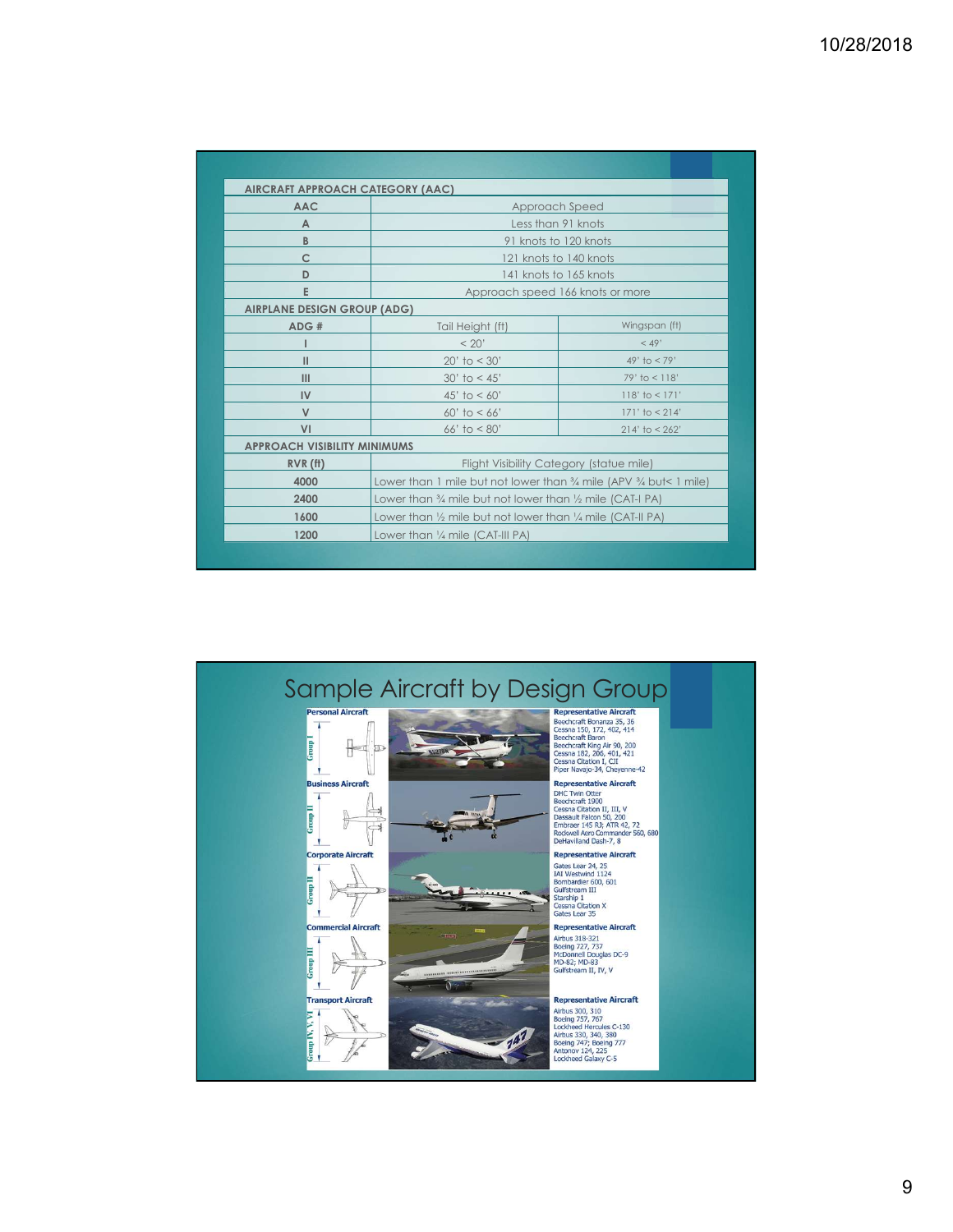# Airport Issues

- **Pressing Development Needs in planning stage** 
	- **USAF MRO and other tenants**
- **Terminal Area Improvements/Long-term Capacity Protection** 
	- Apron rehab
	- Small GA, Corporate GA needs
	- **Air Passenger Needs**
- Verification of Design Aircraft and Airport Reference Code (ARC)
- **New FAA Design Standards**
- **Security**
- **Compliance**
- **Hangar Demand**
- **Building Area Redevelopment Needs**
- **Pavement Maintenance**
- **Fueling System**
- **Security Fencing**
- **Property Needs**
- **Rule and Regulations, Minimum Standards**

# The Next Steps

- **Incorporate input from PAC Meeting #1**
- **Complete data collection**
- **Distribute user survey and compile results**
- **Conduct tenant and user interviews**
- Fueling system<br>
Property Heeds<br>
Rule and Regulations, Minimum Standards<br>
Publish Working Paper #1<br>
Draft Draft Introduction<br>
Distribute user survey and compile results<br>
Publish Working Paper #1 Draft Introduction,<br>
Inven Inventory, and Forecasts
- **Coordinate with FAA for review/approval of** forecasts (in comparison to FAA forecasts)
- Schedule PAC Meeting #2